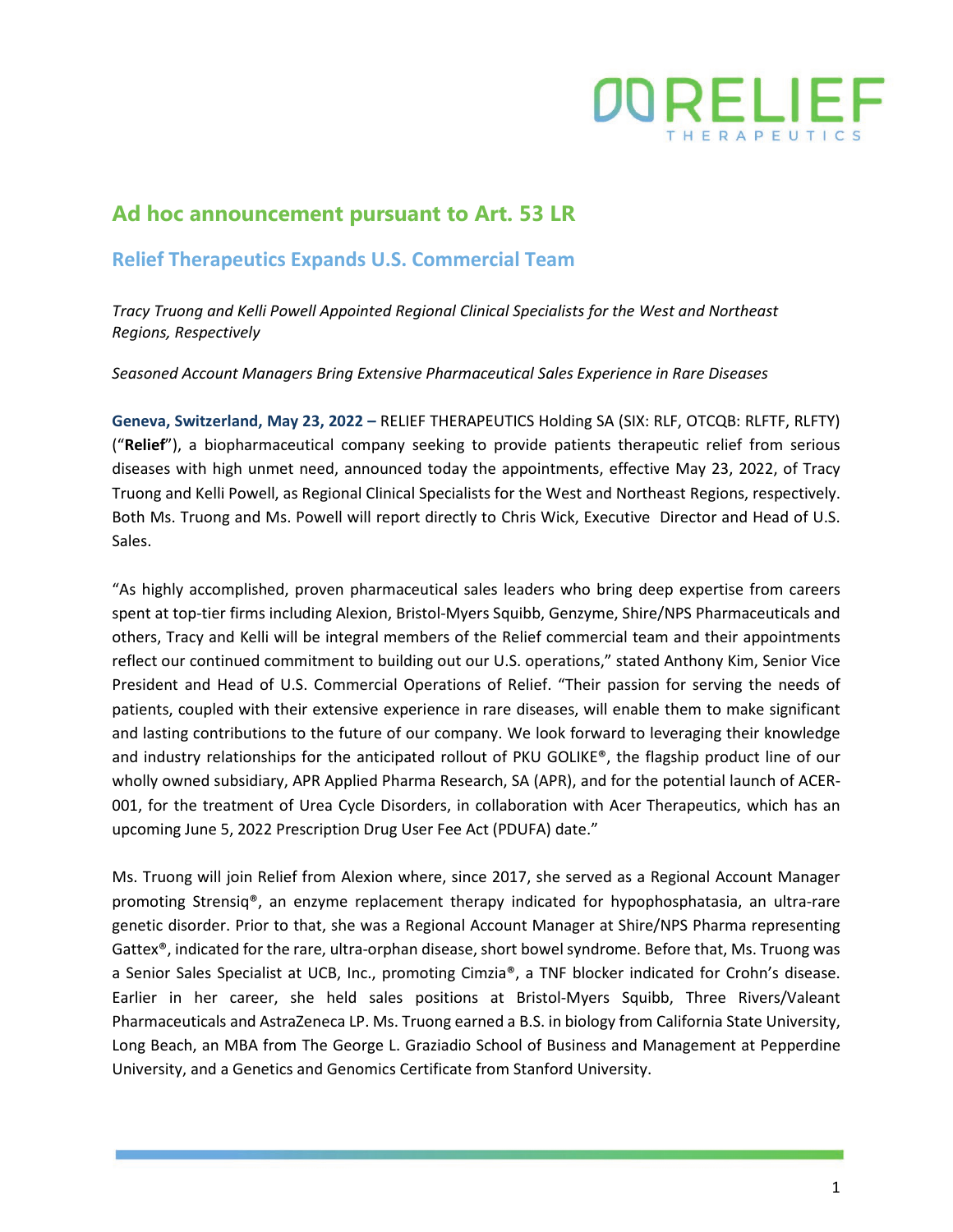

### **Ad hoc announcement pursuant to Art. 53 LR**

Ms. Powell will join Relief from Alexion where, since 2014, she served as a Regional Account Manager, and Interim Regional Sales Director and Trainer, developing strategic relationships with physicians to identify patients with two ultra-rare diseases. Prior to that, she was an Area Business Manager, Trainer and Team Leader at NPS Pharma, where she launched Gattex®, for the ultra-orphan disease, short bowel syndrome. Before that, Ms. Powell was a Clinical Science Associate and Regional Trainer for Genzyme Corporation. Earlier in her career, she held sales positions at Roxane Laboratories, Allergan and Schein Pharmaceuticals. Ms. Powell earned a B.S. in industrial engineering from the University of Massachusetts, Amherst.

#### **ABOUT RELIEF**

Relief focuses primarily on clinical-stage programs based on molecules with a history of clinical testing and use in human patients or a strong scientific rationale. Relief's drug candidate, RLF-100® (aviptadil), a synthetic form of Vasoactive Intestinal Peptide (VIP), is in late-stage clinical testing in the U.S. for the treatment of respiratory deficiency due to COVID-19 through Relief's collaboration partner in the U.S., NeuroRx, Inc. Relief also has a Collaboration and License Agreement with Acer Therapeutics for the worldwide development and commercialization of ACER-001 (sodium phenylbutyrate) for the treatment of various inborn errors of metabolism, including Urea Cycle Disorders and Maple Syrup Urine Disease. Acer's new drug application for ACER-001 for use as a treatment of Urea Cycle Disorders was recently accepted by the FDA for filing with a PDUFA decision date of June 5, 2022. Finally, Relief's 2021 acquisitions of APR Applied Pharma Research SA and AdVita Lifescience GmbH brought to Relief a diverse pipeline of marketed and development-stage programs.

RELIEF THERAPEUTICS Holding SA is listed on the SIX Swiss Exchange under the symbol RLF and quoted in the U.S. on OTCQB under the symbols RLFTF and RLFTY. For more information, visit [www.relieftherapeutics.com.](http://www.relieftherapeutics.com/) Follow Relief on **[LinkedIn](https://www.linkedin.com/company/relief-therapeutics-holding-sa/?viewAsMember=true)**.

**CONTACT: RELIEF THERAPEUTICS Holding SA** Jack Weinstein Chief Financial Officer and Treasurer contact@relieftherapeutics.com

### **FOR MEDIA/INVESTOR INQUIRIES: Rx Communications Group** Michael Miller +1-917-633-6086 mmiller@rxir.com

Disclaimer: This communication expressly or implicitly contains certain forward-looking statements concerning RELIEF THERAPEUTICS Holding SA. Such statements involve certain known and unknown risks, uncertainties and other factors, including those risks discussed in RELIEF THERAPEUTICS Holding SA's press